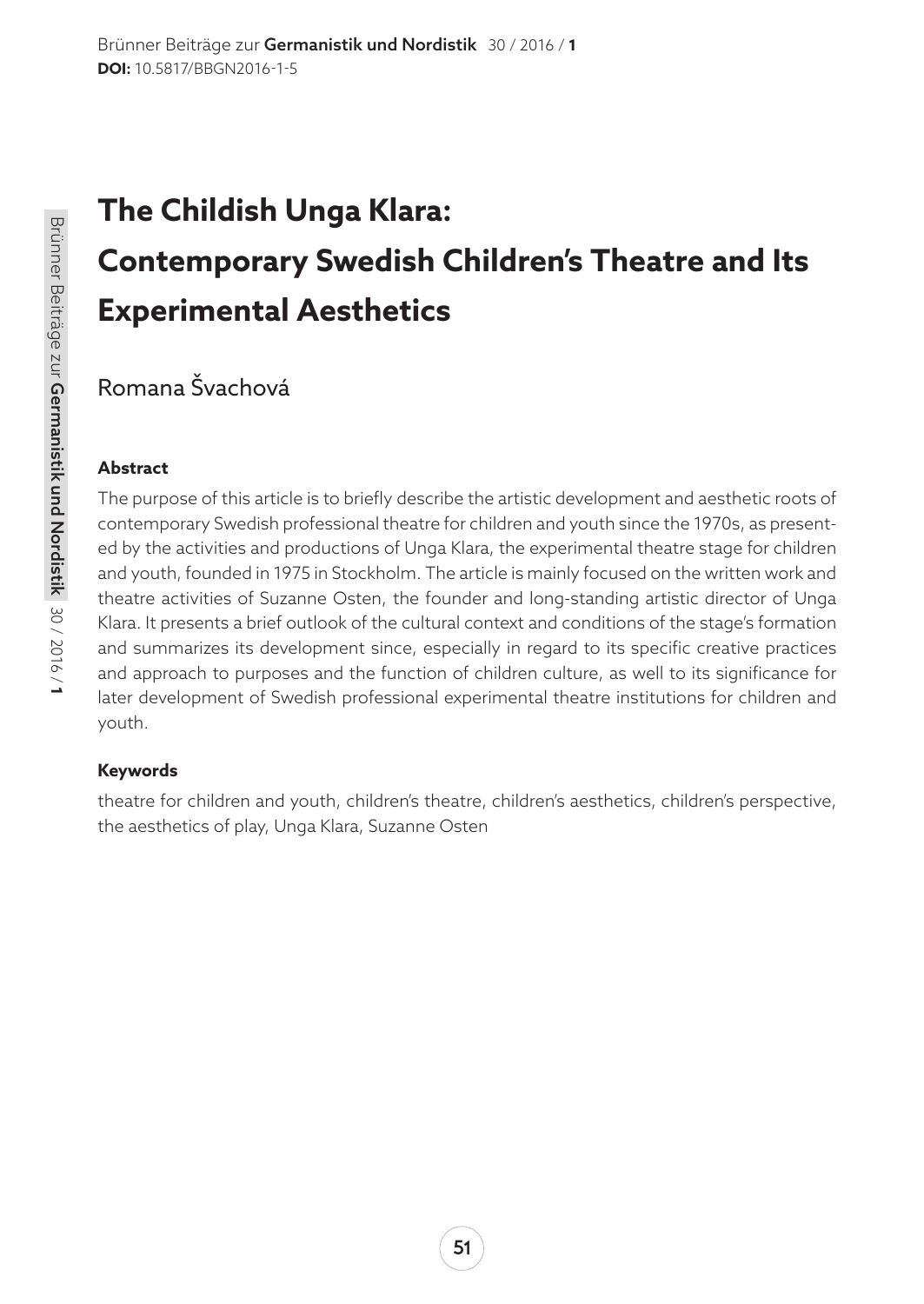In *Tvořivá dramatika* 2/2011, the Czech magazine covering topics on children's literature, children's theatre, and dramatic education, the Slovak theatre theorist Eva Kyselová discusses in the article "Vlna. A po nej čo?" the right attributes the professional theatre intended for children and youth should have. As Kyselová points out, especially in the context of contemporary Czech and Slovak theatre conditions, this seems to be an unsolved issue. (KYSELOVÁ 2011: 52) Therefore, the aim of this article is to offer a brief outlook of the development and aesthetic form of contemporary Swedish professional theatre intended for the age groups in focus, as presented by the activities and productions of Unga Klara, the experimental stage exclusively for children and youth, founded in 1975 in Stockholm. The reason why I will focus on the stage particularly is its significance for further development of Swedish professional experimental theatre for children and youth – as Malin Axelsson describes it, the foundation and activities of Unga Klara have become a ground-breaking point in the theatrical landscape's development (AXELSSON 2013: 21), leading to the field's artistic rise and eventual foundation of other similar experimental stages across the country, e.g. Backa Teater and Folkteatern in Gothenburg, Unga Dramaten or Stockholms stadstater Skärholmen in Stockholm, Ung scen/öst in Norrköping and Linköping, etc. The extent of this article is, however, limited, therefore I will focus on the most crucial points in regard to the fact that Unga Klara was founded as the first of such stages in Sweden. I will summarise the contextual background of Unga Klara's development, as well as the artistic approach to children's theatre of its founder and long-standing artistic director, Suzanne Osten. Though not entirely correctly, I will use the terms "theatre for children and youth" and "children's theatre" interchangeably in this article.

## **The 50s and 60s before Unga Klara**

A radical re-thinking and evolution of Swedish theatre for children and youth up to its current form began in relation to the era of the independent theatre groups acting in the 1960s and at the beginning of the 1970s. (ENGEL 2013: 3; HELANDER 2000: 23–32) A change of the social attitude toward children culture, its purposes and desired form or content, was partially conditioned on Astrid Lindgren's *Pippi Longstocking*, which burst also onto the stage only a year after its book publication, thus in 1946. Until then, the repertoire of various professional theatre companies or institutions providing productions for schools had consisted, for instance in the case of the age group from 11 up to 14 years, primarily of popular adventure classics for boys, such as stage adaptations of *Robin Hood*, *David Copperfield*, *Tom Sawyer* etc., or various pirate adventures, Native American struggles, child detectives etc. (HELANDER 2000: 16–22) In the 50s, however, according to the Swedish theatre scholar Karin Helander, a few attempts to bring on the children's stage newly written plays emerged. Helander mentions especially the work of Else Fischer, who wrote i.a. the play *Clownen Beppo* (*Beppo the Clown*), which was mainly based on movement and circus features instead of orations. The play was stage-managed in Stockholm as well as in other bigger Swedish cities, i.a. Gothenburg, Malmö, Uppsala, Helsingborg, and Borås.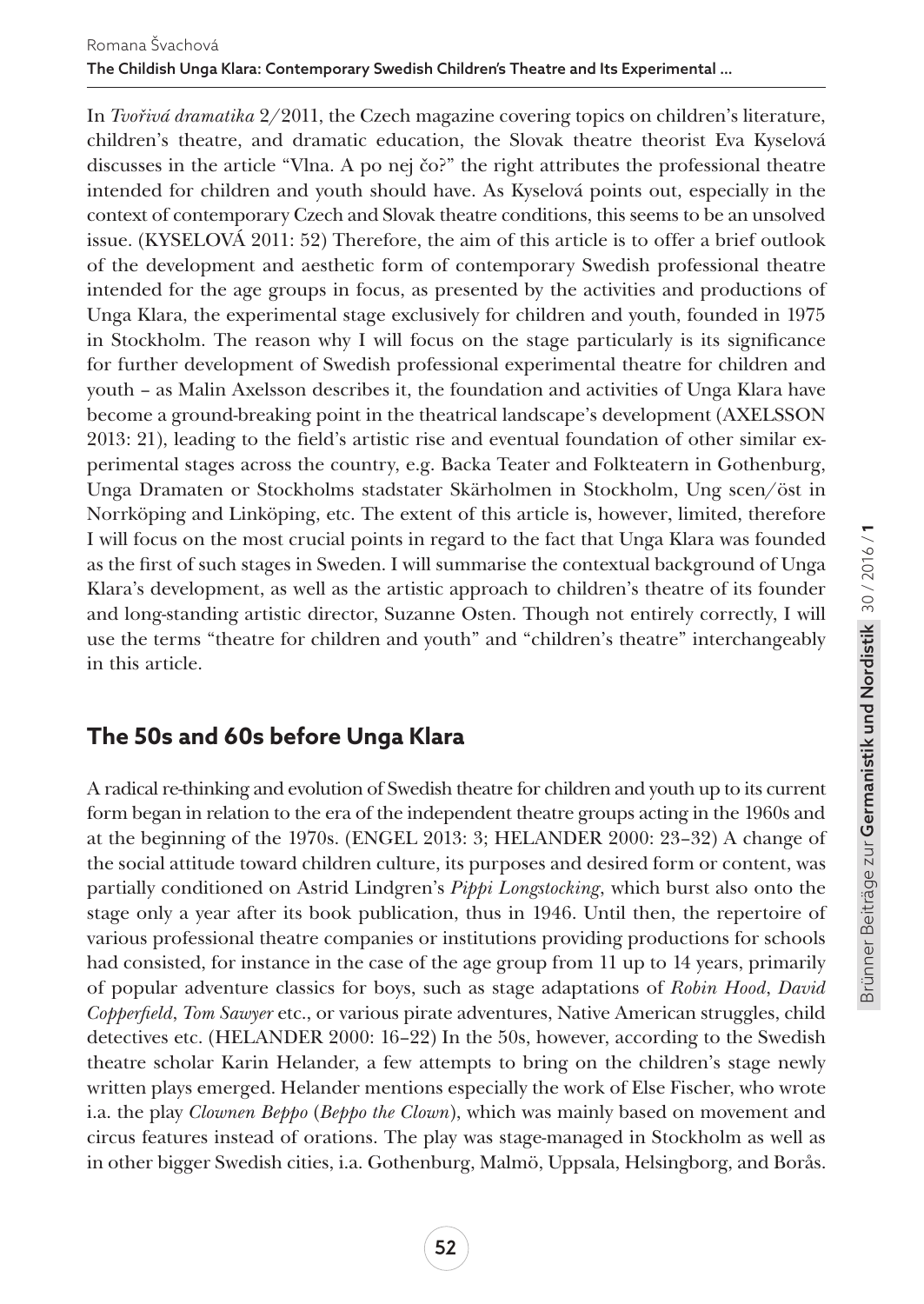Helander also points out that during the 40s and 50s the general interest in children's own creativity distinctively grew among pedagogues, which led i.a. to increased involvement of improvisation plays and drama in school education. (HELANDER 1998: 77–80; HELANDER 2000: 22–23) Later then, at the end of the 60s, when left-wing oriented public discussions started to turn over a lot of cultural and social aspects of Swedish society, the previous mentioned eventually began to serve as a part of the foundation of the forthcoming artistic transformation of Swedish professional theatre for children and youth.

## **The 70s and Unga Klara's beginnings**

Suzanne Osten, born 1944 in Stockholm, turned after studies in art, literature and history at Lund University back to life in the capital and quickly build up her reputation as an active feminist and one of the leaders of in those days very fluid Stockholm's theatrical landscape. (ROSENBERG 2004; SPARBY 1986: 180) The 60s and 70s, in Sweden ongoing similarly as in the rest of Western countries, were periods of student and feminist movements, public discussions, new programs, and inner transformation of the cultural climate. On the stage, those decades were represented mainly by a boom and sudden development of free theatre groups, independent of large institutions and seeking for new topics and forms. (ÖSTBERG 2013: 190–192) Niklas Brunius partially describes the atmosphere of the period in his article in the book *Swedish Theatre*:

"The Swedish theatre in the 1960s is in a period of transformation: it has tired of the grand, realistic tradition that prevailed unchallenged for several decades. […] To give full reign to playfulness, to avoid fixing the moves too early, to improvise on the given text – these ideas have proved highly successful not only in Gothenburg [...]. Group theatre activities have been even livelier in 1966-67. The National Touring Theatre took over Bertil Lundén's "Free Theatre", a semi-professional group that had previously been working without financial support. In Gothenburg, a team under Kent Andersson and Lennart Hjulström created its own play, and its own picture of Sweden, *The Raft*, a production reflecting a new and interesting line of development at the Gothenburg City Theatre. […] But the Royal Dramatic Theatre too has been deeply engaged in group work. The "Young Dramatic Theatre", originally a summer group [...], has developed into a number of experimental groups that in their free afternoons devote themselves to new forms of theatre. […]" (BRUNIUS, 1967: 42–43)

These experimental theatre groups were longing and searching for new audience in such places as factories or department stores – and they headed also for schools, delivering a social realistic, radical form of theatre with educational purposes, where contact between audience and actors became a more important principle than ever. (LINDVÅG 1995: 21–26) One of such groups was Fickteatern (The Pocket Theatre), founded in 1967 by Suzanne Osten, Leif Sundberg, Lottie Ejebrant and Gunnar Edander. It represented a left-wing theatre based on Dario Fo's aesthetics and thoughts. In Osten's anthology of essays and articles *Mina meningar*, the director admits that cooperation with Leif Sundberg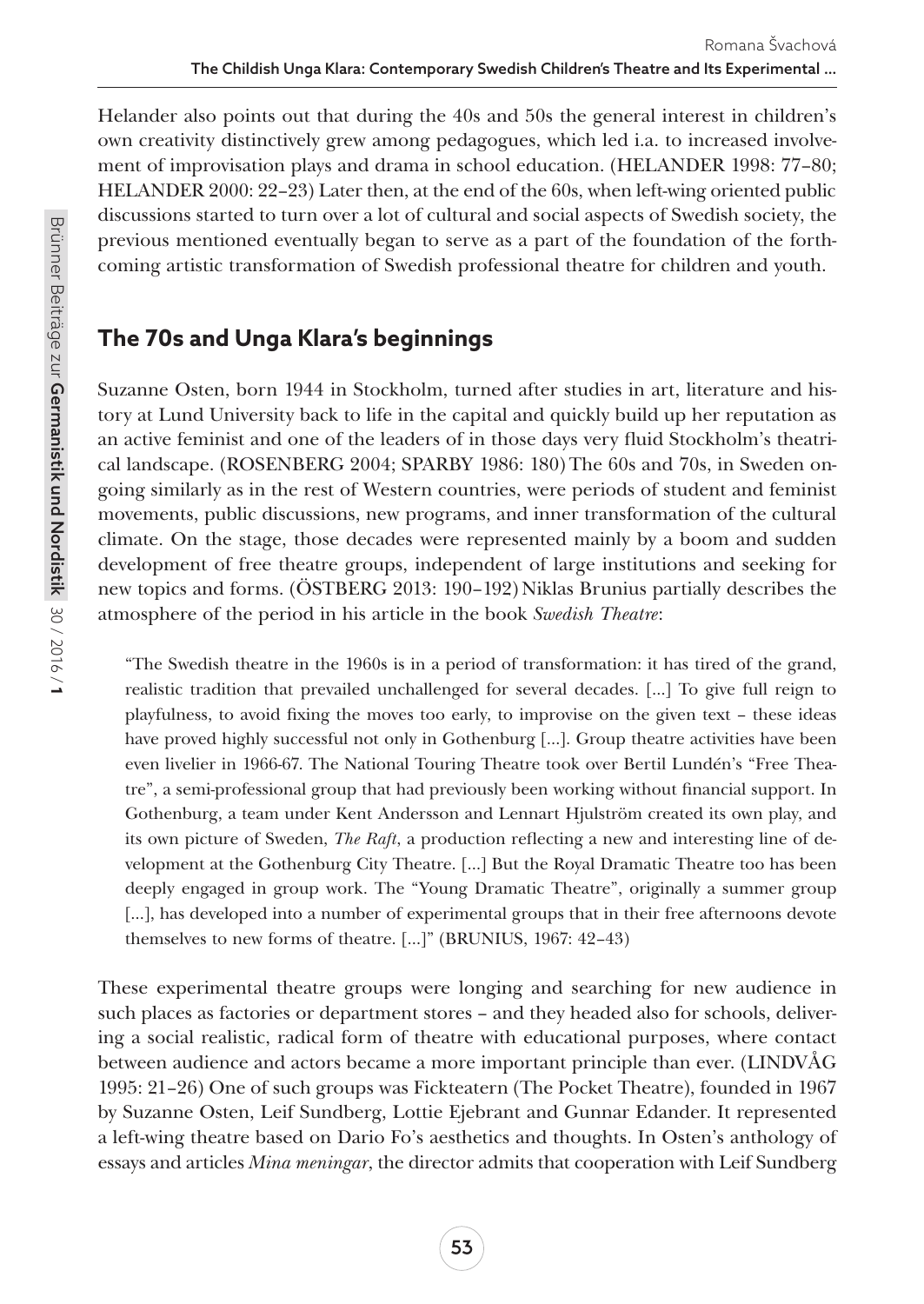in Fickteatern and Fo's concept of political theatre had been one of the most important influences, which could be, too, easily observed in her later projects. (OSTEN 2002: 17–21) Osten emphasizes especially Fo's practice to proceed from the improvisational tradition of comedia dell'arte, his stress on the need of exploration of audience and his tendencies to later bring up controversial and often deeply painful personal subjects:

"Fo wants to 'trigger a rage.' He works with subject and form so that they arouse anger and an action. The performances often directly proceed into political meetings. There are always discussions after the performances."1 (OSTEN 2002: 19)

Fickteatern's history was nevertheless closed in 1971 when the theatre group broke up. Three years later, however, Osten's key breakthrough came with the play *Jösses flickor - Befrielsen är nära!* (*Jaysus Girls, Liberation's Coming Soon*) about the feminist movement, written together with Margareta Garpe and finally presenting Osten both as a playwright and director on the Stockholm City Theatre (Stockholms stadsteater). Only a year after, in 1975, Osten was appointed artistic director of the newly established Unga Klara, Stockholm City Theatre's new division for children's theatre. (ROSENBERG 2004: 29, 105–114)

The concept of Unga Klara was economically self-evident: an independent small theatre, financially supported by the state in the first place, intended for close audience, with the aim to bring up socially burning or problematic topics. The target audience was all children without exceptions, of all social classes and all ethnic groups. The key idea was "child's perspective", a child seen mainly as a powerless individual living in adult's society. (OSTEN 2002: 22–48) In *Mina meningar*, Osten answers her question "What kind of theatre does a child want to have?" in this way:

"While we are playing, unflagging examination gives us some definite answers. If we draw a critical informative theatre wanting to break down certain patterns and authoritarian models, (child) audience does like it, but also requires both fullness of imagination and an understandable language together with images corresponding with its frames of reference. […] It may seem strange to return in 1975 to Aristotle's concept of catharsis and do a survey of tragedies for children. But the basis here is that our own understanding of the childhood's concept has changed. We believe that childhood should be seen as a historical and socially determined category, not only as a biological one."

"Children, trapped in a modern childhood world, separated from the adult's society, […] have become [simply] children and gained no productive role in a modern society like ours. Telling children about children's destiny is to a certain degree like to describe a man versus the capricious gods of the Greek tragedy. Taking children's experience seriously means to give them a 'destiny drama' about their own limited possibilities of action in the adult's world: a children's tragedy!"2 (OSTEN 2002: 29–30)

<sup>1</sup> "Fo vill 'utlösa en vrede'. Han arbetar därför med ämnen och form så att de i stället för att söva, väcker ilska och handling. Föreställningarna övergår ofta i direkt politiska möten. Man diskuterar alltid efter föreställningarna." (OSTEN 2002: 19)

<sup>2</sup> "En trägen undersökning medan man spelar ger bestämda svar. Om vi skisserar en kritisk informerande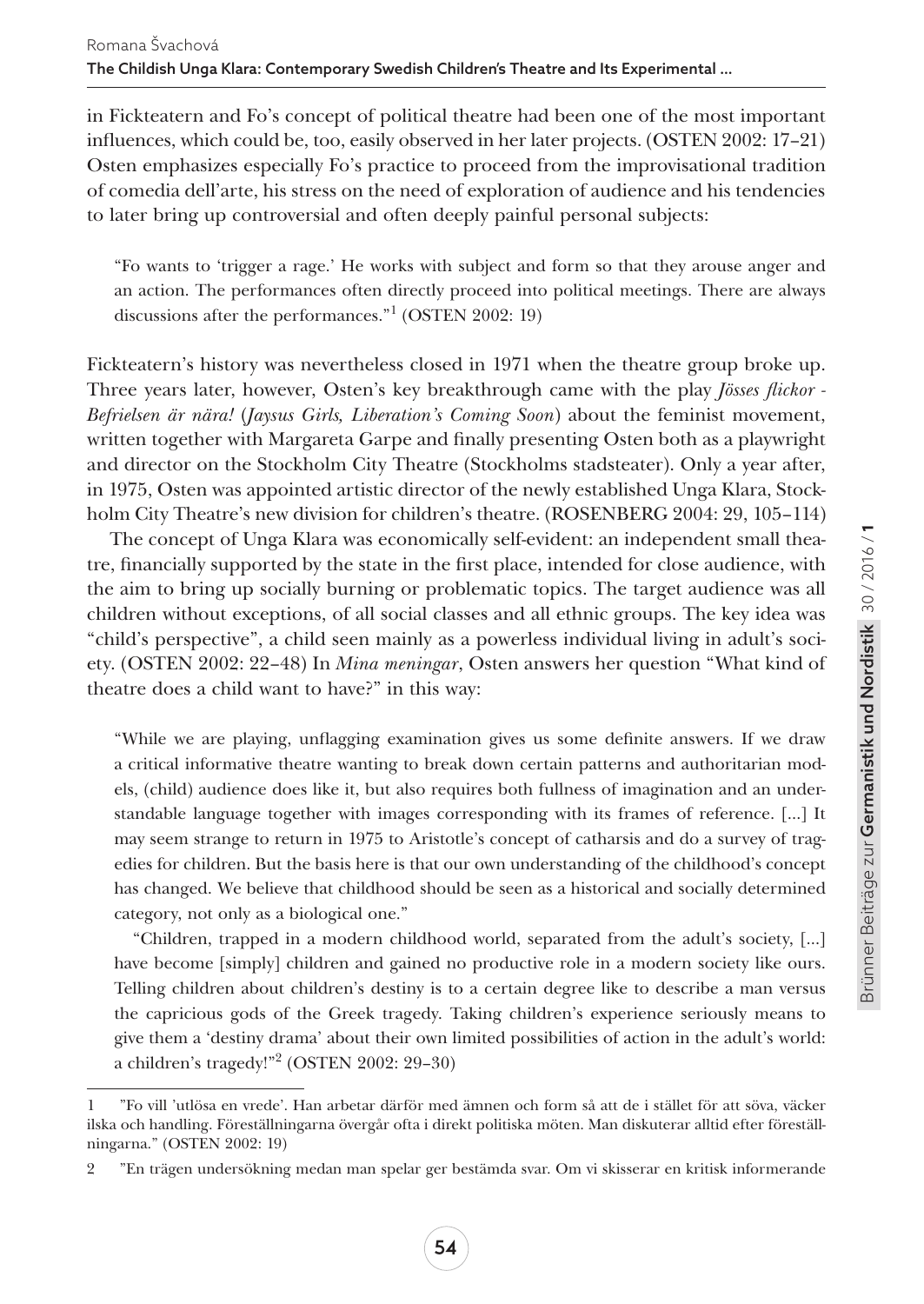## **Unga Klara's artistic approach and development**

Together with the dramatist Per Lysander, Osten wrote *Medeas barn (Medea's Children, as*  translated into English by Christer Dahl), a version of *Medea* from a child's point of view about an unknown, unfamiliar topic called "divorce", which is obviously about to happen between the parents in the play. The play became a turning point in Swedish children's theatre, starting a debate about what could be – and what should be – presented for a child on the stage. (HELANDER 2000: 33–36) Interestingly, despite the fact that the play has been over the years stage-managed by numerous theatres in Sweden, after its presentation in Edinburgh within the theatre festival Fringe 2011, it was commented by Suzanne Black on the website *The List* that "the play is about children but not really for them". (BLACK 2011) Nevertheless, Black points out a characteristic feature of Osten's life-long work. Although Osten herself proclaims her theatre activities as creating theatre for children and youth, the performances are, as Gunilla Lindqvist claims, similar to such ambivalent literary pieces as *Alice in Wonderland* or Tove Jansson's Moomin books (LINDQVIST 1995: 204) – they are usually rather multi-layered, with a form deriving from children's own aesthetics.

Unga Klara has been continuously rushing over the following years towards the chief aim to batter down, or at least shift the ingrained taboos of communication with a child, its determined position within the society, or our picture of a child's perspective. (OSTEN 2002: 195–218) Although the stage turned the main polarisation of topics promptly after its beginning towards children's psychological perspective, the inheritance of the 60s and 70s, namely the need of children culture also presenting questions and social issues – even to child audience – has become a required matter of fact. (HE-LANDER 2000: 33–42) To present at this point, however, more than four decades of dramaturgical plans of the institution is not possible here; let me therefore illustrate the variety of topics with a quick glance throughout the repertoire.

During the 1970s, plays as *Barnkammaré* (A Nursery) by Gunnar Harding, Börje Lindström and Niklas Rådström, or the symbolist *Snarkjakten* (Hounting the Snark) by Per Lysander and Suzanne Osten, setting out five children for boat trip on Thames with Lewis Caroll as captain to hunt down the Snark, were inspired by children's imagination in the first place. After *Medeas barn*, other historic plays with children in the centre of the action arose, for example *Häxorna – bränn dem!* (The Witches – Burn Them!) by Margareta Garpe, or *Lazarillo* by Melchior Schedler. Unga Klara's variations on social drama

teater som vill bryta ner bestämda mönster och auktoritära modeller kommer (barn)publiken vilja ha detta, men också ställa krav på fantasifylldhet, på ett språk som förstås och bilder som svarar mot deras referensramar. [...] Att i 1975 återvända till Aristoteles' poetik med katarsisbegrepp och göra en undersökning av tragedier för barn kan tyckas besynnerligt. Men det har sin grund i att vår analys av själva barndomsbegreppet har genomgått en förändring. Vi menar att barndomen bör ses som en historisk och socialt bestämd kategori, inte endast som en biologisk. Barnen, instängda i en modern barndomsvärld, avskilda från de vuxnas samhälle, har fått sin historiska roll helt förändrad. Det har blivit barn och har ingen produktiv uppgift i ett modernt samhälle som vårt. Att berätta för barn om barns öde är att i viss mån beskriva människan och de nyckfulla gudarna i den grekiska tragedin. Att ta barnens upplevelser på allvar är att ge dem "ödesdramer" om deras begränsade handlingsmöjligheter i vuxenvärlden: barntragedin!" (OSTEN 2002: 29–30)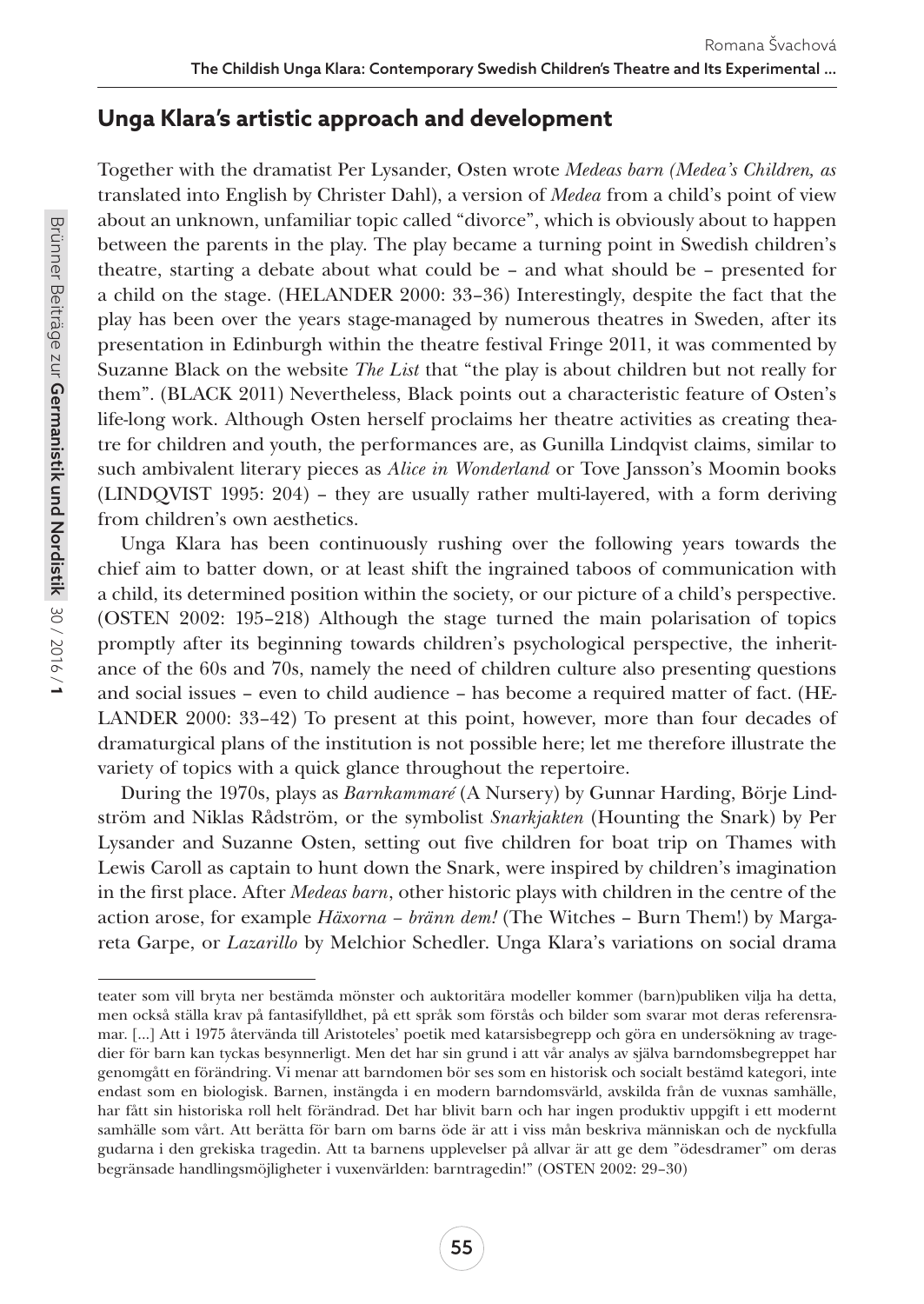were presented e.g. with *Petra von Kants bittra tårar* (The Bitter Tears of Petra Von Kant) by Rainer Werner Fassbinder, *En man gjuten i ett stycke* (A Man Casted in One Piece) by Anders Ahlbom Rosendahl, Tomas Forser and Staffan Seeberg, or *Emilia, Emilia* by Reidar Jönsson and Ove Wall. In 1978, the play *Sprit* (Booze) by Börje Lindström opened another Unga Klara's topic, alcoholism, followed in 1981 by Shelagh Delaney's play *En doft av honung* (*A Taste of Honey*), which portrayed a teenage girl living with a mother dependent on alcohol. Further during the 1980s, besides Lars Norén's *Underjordens leende* (The Underground's Smile), such plays as *Hitlers barndom* (Hitler's childhood) by Niklas Rådström or *En ren flicka* (A Pure Girl) by Lottie Möller, discussing anorexia, also attracted attention. Gender stereotypes were dealt with in a play with the title *I Lusthuset*  (In the Summerhouse) by Jane Bowles. In 1994, Osten rocked the boat again with a play called *Förberedelse till självmord* (Suicide Preparation) by Etienne Glaser based on parts of Dostoevsky's *The Brothers Karamazov*, or later with her own, partly biographical, play *Flickan, mamman och soporna* (*The Girl, the Mother and the Trash*) about growing up with a psychotic parent. (SPARBY 1986; UNGA KLARA 2016)

One of the Osten's last directorial projects in Unga Klara was *Babydrama*, written by Ann-Sofie Bárány and premiered in 2006. The performance, proclaimed as the world's first theatre performance intended for 6- to 12-month old children, led to a book publication of a survey behind the whole performance. (BÁRÁNY 2008; UNGA KLARA 2016)

## **The radical aesthetics of children**

When Osten started as the artistic director of Unga Klara, she was well aware of the fact that together with new plays an experimental approach to creating a performance was needed. As a result of her previous artistic experiences, together with her colleagues, she chose to go through a dramatic survey and series of improvisations with children to attest stage methods suitable for children's theatre. In a conference contribution from 2014, Karin Helander describes e.g. the creative process behind the aforementioned play *Snarkjakten* – she mentions that the ensemble would visit nurseries and narrate the play, both in prose and verse to children, or play selected parts in English to reinforce the body language (due to the language barrier) and later discuss the play and their understanding of it with the children. On other visits, they would perform the play and allow the children to improvise and re-play the performance by themselves, or as well to perform with the actors. (HELANDER 2014: 7) Though group improvisations had been a part of Osten's experimental approach, about the group work together with a child collective, she stated that they learned [themselves] that "the radical aesthetics of children [was] the fastest way to illustrate something".<sup>3</sup> (OSTEN 2002: 44)

The most important part of this statement seems to be "to illustrate something". For children's theatre, with the aim to explain and elucidate, the key to success is to know how to hold children's attention and, at the same time, be quickly and effectively enlight-

<sup>3</sup> "Vi lärde oss *radikal estetik* av barnen: Snabbaste sättet att illustrera något." (OSTEN 2002: 44)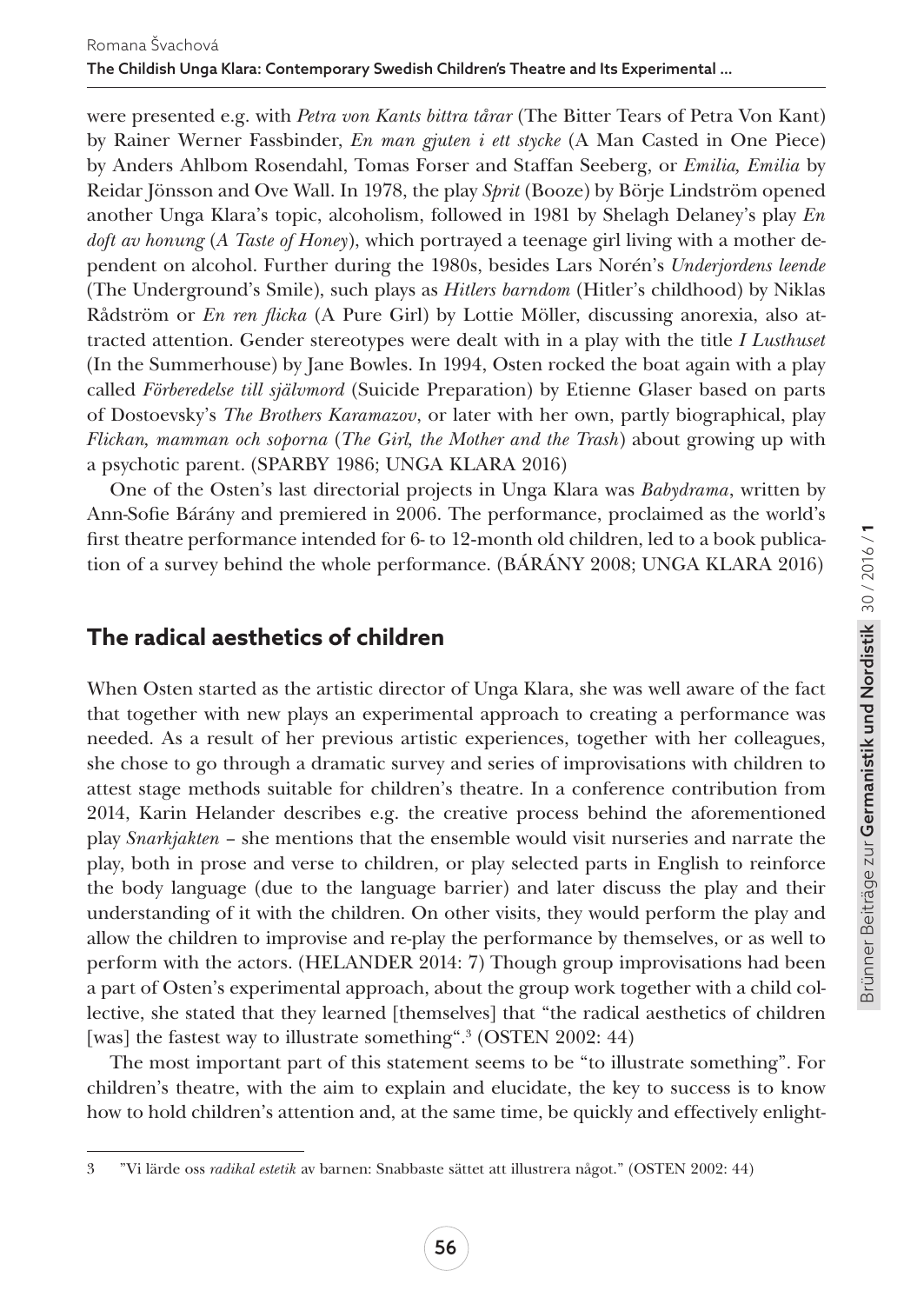ening in a way that is apprehensible for children in the first place. These requirements became a natural pedestal of Unga Klara's performances, radically shaping their form right from the beginnings.

## **Language**

In *Mina meningar*, Osten points out a few children's reactions to listening to Euripides' verses – it was "like a catalogue", "like at home when they quarrel over bills".<sup>4</sup> (OSTEN 2002: 39) Osten realized that there was a large need for dealing with incomprehensibility; that child's understanding of the world was not primarily based on language. Linn Köpsel comments further on the subject in her master thesis *Magiska rum*, devoted to the performance *Den magiska cirkeln* by Ung scen/öst:

"Within the field of performing arts for children, there are common objections that the children do not understand, for the language or the narrative is too advanced. Suzanne Osten suggests that there is however a kind of 'child-racism' in the society and connects language in particular with this attitude. We can surely give the truth to adult critics that children do not understand, if the definition of 'understanding' lies in measuring of children's ability to retell the plot. Instead of that, Osten wants to have a broader definition of what it means 'to understand' and adds that the sensual experience of words together with gestures and feelings form an entirety, which may be the same as understanding (Bárány 2008, p. 12). 'To understand' does not need to mean to able to retell the plot with words, or even explain the experience. It might as well lie in the sensual and bodily experience."5 (KÖPSEL 2014: 34)

This perspective seems to be partially confirmed also by Gunnila Lindqvist in her dissertation *The Aesthetics of Play: A Didactic Study of Play and Culture in Preschools* from 1995. After having done a research on children's perception of a presented drama piece in a day-care centre in Karlstad, she adds that "even the youngest children [...] had the ability to interpret the context on the basis of the general atmosphere" and that "their interpretations did not depend so much on individual objects as on the situation as a whole". (LINDQVIST 1995: 210)

This realization became one of the main means of fast proceeding liberalization of Swedish children's theatre. The used language, suddenly not playing the chief role, has

<sup>4</sup> "Barnen förstår knappast ett ord av översättning av Euripides text: 'Som telefonkatalogen', 'Som när dom hemma grälar om räkningar', var liknelser vi fick på versen." (OSTEN 2002: 39)

<sup>5</sup> "Inom den konstnärliga scenkonsten för barn är det vanligt med invändningar om att barn inte förstår för att språket eller det berättade är för avancerat. Suzanne Osten menar att det i samhället råder en "barnrasism" och att inställningen ofta har med just språket att göra. De vuxna kritikerna kan få rätt i att barnen inte förstår om definitionen av 'förståelse' vilar i att mäta barnens förmåga att återberätta handlingen. Osten vill istället ha ett vidgat begrepp av ordet förståelse och tillägger att den sinnliga erfarenheten av orden, gesten och känslan bildar en helhet, vilket kan vara detsamma som förståelse (Bárány 2008, s. 12). Att förstå behöver således inte vara samma sak som att med ord kunna återberätta eller ens förklara upplevelsen. Det kan lika gärna ligga i sinnliga och kroppsliga erfarenheter." (KÖPSEL 2014: 34)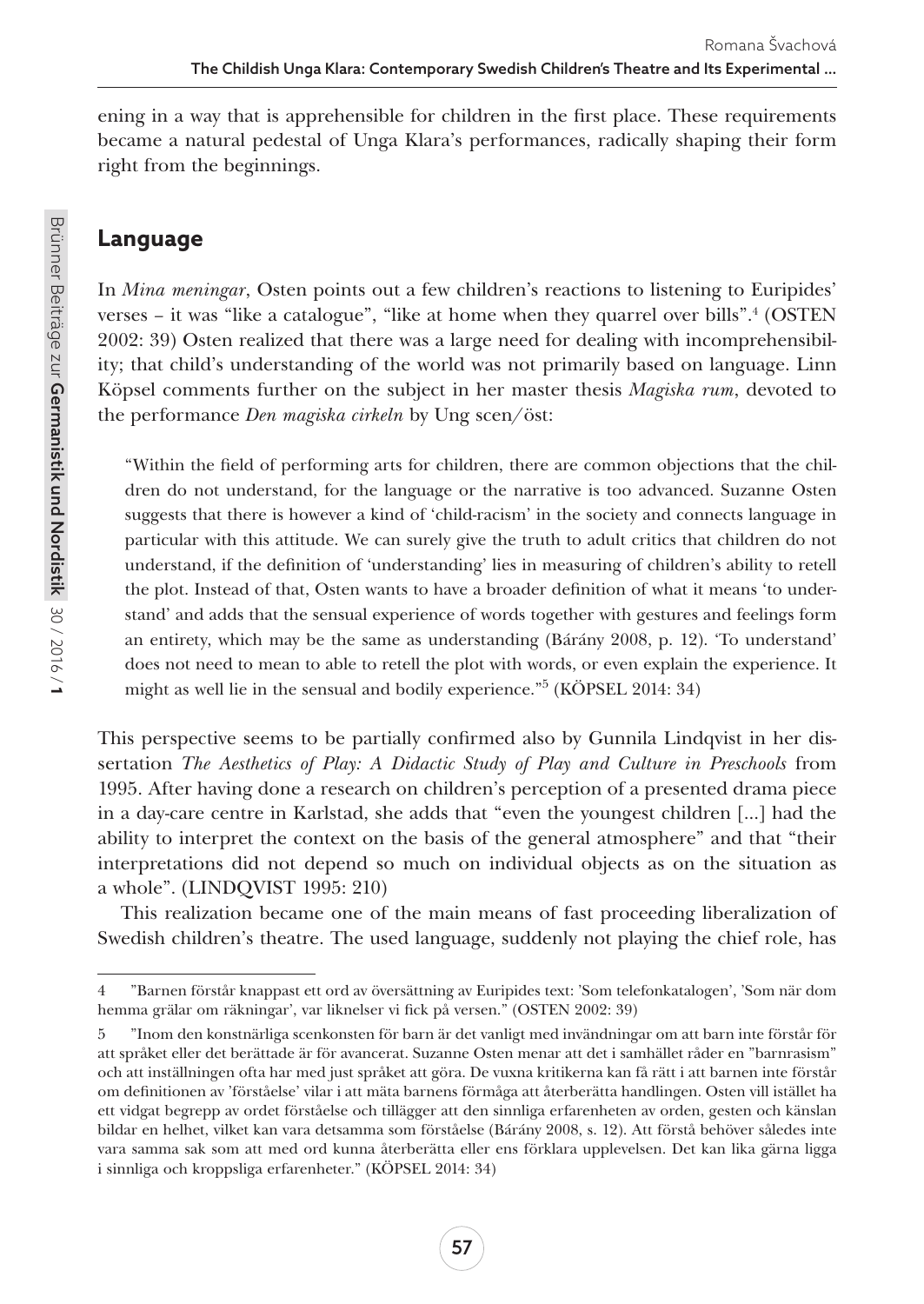often been reduced to an overuse of word parasites, frequently in form of rhythmical word plays with nonsense, or confused babble. Word repetitions quickly started to play an important role of the used language. See two illustrative examples below, an extract from the play *Prins Sorgfri* by Suzanne Osten and Per Lysader, premiered in 1977 and translated into English as *Prince Free of Sorrows* by Anne-Charlotte Hanes-Harvey, and another extract from the play *K+M+R+L* by Mattias Anderson, published in 2000 as a part of the anthology *Fem pjäser* (both extracts below are presented in their original versions and in my own translation into English made only for the purposes of this article).

#### Extract n.1. (OSTEN & LYSANDER, 2009: 24–25):

"*/Natt. Sorfri sover. Vakterna står på sina vaktplattor – gungar fram och tillbaka och spanar ut över natten. Plötsligt hörs en stilla snyftning. Nattmusiken slut./*  KUNGEN */uppifrån sitt torn/* Ta fast sorgen! VAKT 3 Ta fast den! Var är den? VAKT 5 Jag hörde den här borta. VAKT 4 Sorgen är lös! Mitt ibland oss! KUNGEN Ta fast sorgen! VAKT 3 Ta fast den! Var är den? VAKT 5 Jag hörde den här borta. KUNGEN Ta fast sorgen! VAKT 3 Ta fast den! Var är den? VAKT 5 Jag hörde den här borta. VAKT 4 Sorgen är lös! Mitt ibland oss!"

#### Extract n.2. (ANDERSSON, 2009: 191):

"KAJ Skulle vi ta en sväng in till stan, eller? ROGER Nej, fan. Du vet, liksom. Nej. KAJ Kom igen nu! ROGER Nej, fan. Du vet, liksom. Nej. KAJ Du lovade ju! ROGER Nej, fan. Du vet, liksom. Nej. KAJ Ring och säg till då! ROGER Nej, fan. Lite jobbigt så. Hon liksom. Nej, du vet. Liksom. KAJ Okej då."

"*/At night. The prince sleeps. The guards at their places, rocking back and forth, on the look-out. Suddenly, we hear a gentle sob. The night theme ends.*/ THE KING /*from the top of his tower*/ Catch the sorrow!

GUARD 3 Catch it! Where is it?

GUARD 5 I heard it over there.

GUARD 4 The sorrow is on the loose! In our midst!

THE KING Catch the sorrow!

GUARD 3 Catch it! Where is it?

GUARD 5 I heard it over there.

THE KING Catch the sorrow!

GUARD 3 Catch it! Where is it?

GUARD 5 I heard it over there.

GUARD 4 The sorrow is on the loose! In our midst!

"KAJ What about a trip into the town? ROGER No, shit. You know, I mean. No. KAJ Come on now! ROGER No, shit. You know, I mean. No. KAJ You've promised! ROGER No, shit. You know, I mean. No. KAJ Call her and tell her then! ROGER No, shit. This' exhausting. She, I mean. No, I mean. You know. KAJ Okay, then."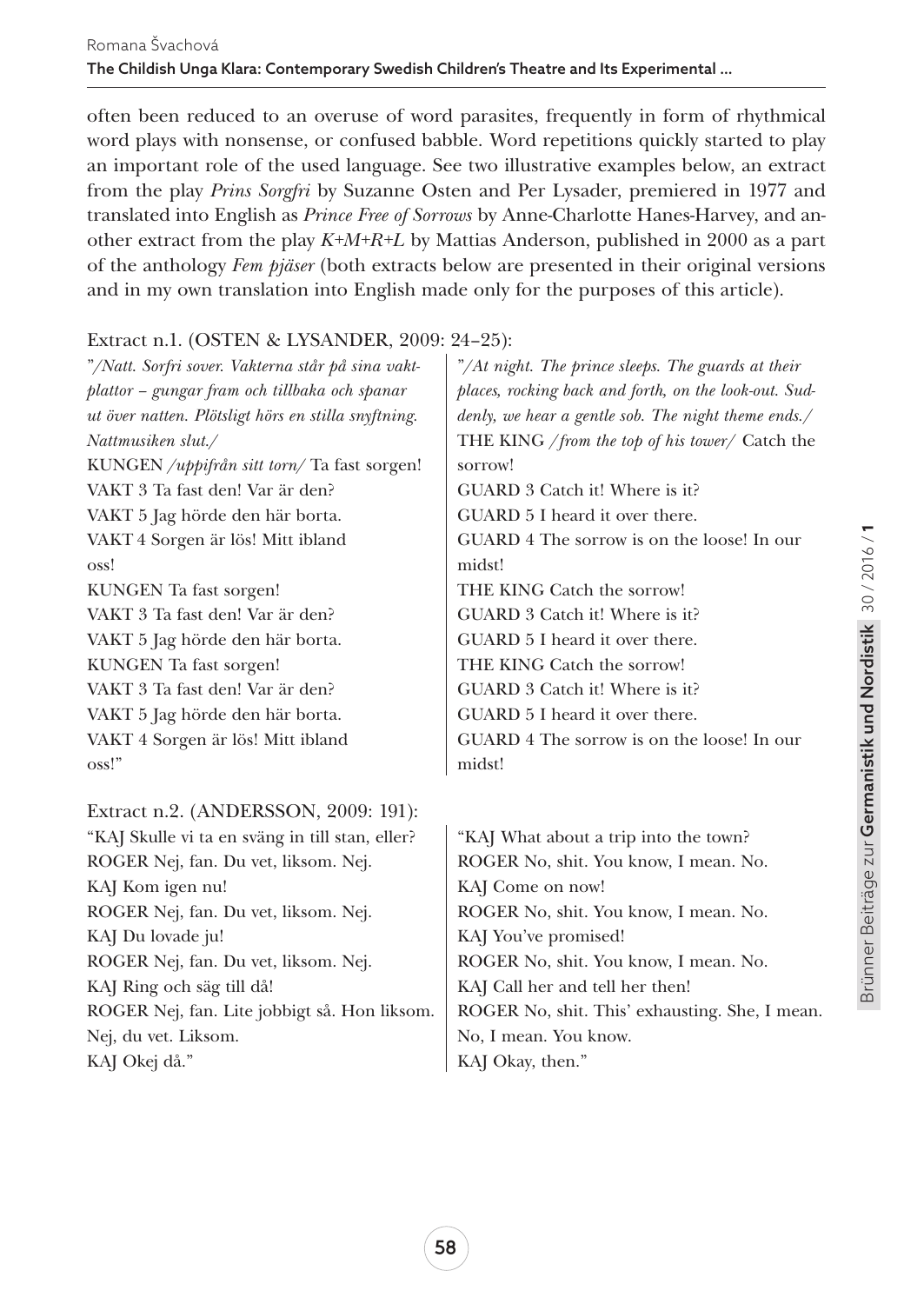## **Motion, expression of emotions and borders between actors and audience**

As in clown shows, an action, a movement, a facial expression or the tone of voice are often the real conveyers of meaning in contemporary Swedish productions for children or youth. The importance of movement in general in the performances is illustrated e.g. by Ellinor Lidén in her study *Rörlighet och rörelser i en barnteater,* focused entirely on the vast role of movement in selected performances of Stockholm stadsteater Skärholmen, the Stockholm's City Theatre's division in Skärholmen. (LIDÉN 2013) Interpretation of spoken word through movement as well as expressive portrayals of emotions have been the ground and pillar of the field's aesthetics, often herding the productions into expressionism. For example, to avoid children's total identification Osten suggests that:

"[w]e got some key lessons: 'weak' emotions (crying) must be performed theatrical on stage. The kids laugh at adult's crying. [Otherwise t]hey always sink into identification."6 (OSTEN 2002: 39)

As another auxiliary element to repel children's identification, actors often cross and mingle the border between audience and the stage. (AXELSSON 2013: 21–23) The gender scientist Anna Lundberg states that "theatre performances built on interaction between actors and audience have become a growing trend in the Swedish theatre for children and youth"7 (LUNDBERG 2013: 82), whilst the director and playwright Malin Axelsson referring to the field as "the childish theatre", comments especially on the extent of communication with the audience in the *News from Swedish Theatre: Young Audience 2013*:

"The 'childish theatre' addresses its audience and engages each member, moving among them like the players in a carnival. In Unga Klara's performances, actors often greet the audience already as the audience enter the theatre. The actors and the narrative press in, they ask questions, they come close. […] Everyone entering the performance space is part of the game. There is no protective fourth wall, and those who dare to enter must also dare to play the game. This doesn't necessarily mean the audience will be actually pulled up on stage, but it does happen. Play is a reciprocal activity and demands response and exchange." (AXELSSON 2013: 23)

As the German drama teacher Christel Hoffmann (MECOVÁ 2011: 17), Swedish playwrights and directors of children's theatre proceed from elemental principles of Brecht's

<sup>6</sup> "Vi gjorde några viktiga erfarenheter: Svaga känslor (gråt) måste göras teatralt på scenen. Barnen skrattar åt vuxnas gråt. Identifikation ligger alltid på barnen när de är med." (OSTEN 2002: 39)

<sup>7</sup> "Teaterföreställningar byggda på interaktivitet mellan skådespelare och publik har under de senaste åren blivit något av en växande trend inom svensk scenkonst för. Det gäller inte minst scenkonst riktad till barn och ungdomar i Sverige. [...] I det scenkonstnärliga sammanhanget innebär det konstnärliga greppet interaktivitet att traditionell uppdelning mellan scen och salong sätts i rörelse, så även den skapande processen och ensemblens förhållningssätt till såväl grupp som enskilda teaterbesökare." (LUNDBERG 2013: 82)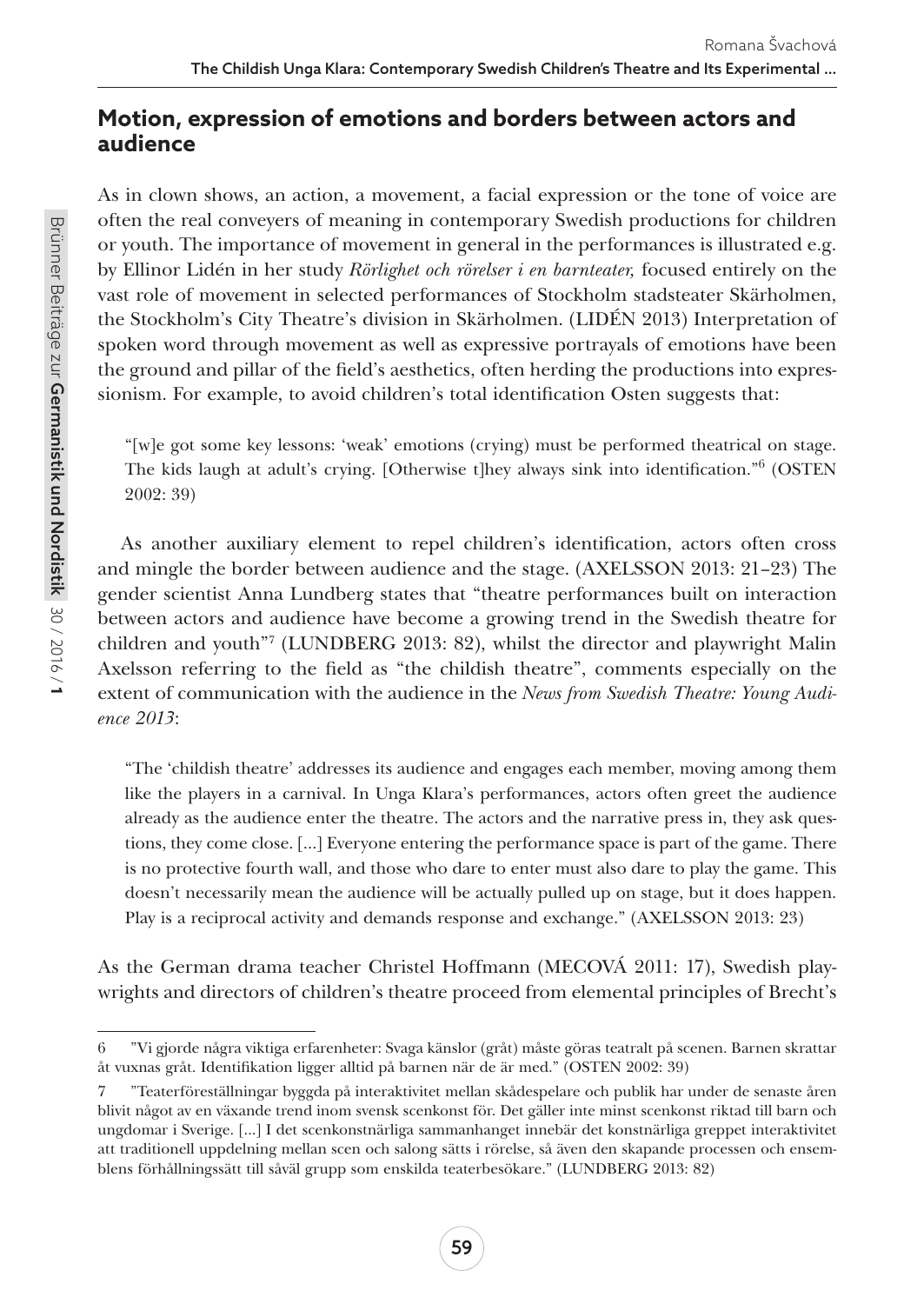epic theatre, too. Various estrangement effects, a narrator accompanying audience throughout a chaotic, non-linear plot, cross-gender acting or a large number of characters and associated frequent and fast changing of roles, are distinctively popular elements. (AXELSSON 2016)

## **The world upside-down**

When referring to the artistic roots of contemporary Swedish children's theatre, Karin Helander and Margareta Sörenson tend to use the overarching term "modernism", rather than to offer a more specified concept. (HELANDER 2014: 7; SÖRENSON 2000: 115–121) Malin Axelsson, the artistic director of the theatre Ung scen/öst, elucidates the artistic roots more closely in her article "The Childish Avant-garde: The Aesthetics of Play and Contempt for the Infantile", where she mentions the avant-garde currents of the 1920s in the context of Swedish theatrical development. She points out that unlike in Berlin, Paris, Zürich or New York, the Swedish theatrical landscape did not become very influenced by Surrealism and Dadaism – that also derived from children's imagination – right in the 20s, but rather during a Swedish period of Neo-Dada in the 60s. (AXELS-SON 2016) Axelsson adds:

"The 'childish theatre' is often expressed in its mixing of genres, of being neither comedy through and through, or tragedy. It can also be defined in the permeability of the border between audience and actor. It is a theatre that approaches semiotics theoretician Mikhail Bakhtin's description of 'the carnivalesque'." (AXELSSON 2013: 22)

The essential idea of Bakhtin's perception of "the carnivalesque" in François Rabelais' work is "the world upside-down" – mingling of genres and turning of the opposites inside out. The high culture is playfully lowered; a grotesque image of the world arises from usage of chaos, travesty, foolishness, and parody, together with humour and eccentric behaviour. The most fundamental principle here is the grotesque body – representation of the abstract through various deformation of the body. (BACHTIN 2007: 17, 89, 161) A notion that there could be a connection between Bakhtin's concept of the comic in the medieval carnival and children's humour in general seems to be supported by Roderick McGillis, who in *Cambridge Companion to Children's Literature* discusses a connection between the body and children's humour, pinpointing such examples as nonsenses associated with the body in Caroll's *Alice in Wonderland* – "long noses, wild hair, collapsed bodies and so on" or verbal humour deriving from the body – "sticks and bones will break my bones, but names [or words] can never hurt me". (MCGILLIS 2012: 258)

Axelsson demonstrates a few other similarities between Bakhtin's perception of Rabelais' carnival and Swedish children's theatre; she particularly stresses usage of "high" elements, classical terms, extracts and motives of ingrained and acclaimed drama pieces or the canon, and blending them with "low" genres that were historically connected with the lower social classes, the comic, and folk culture. As McGillis, who further associates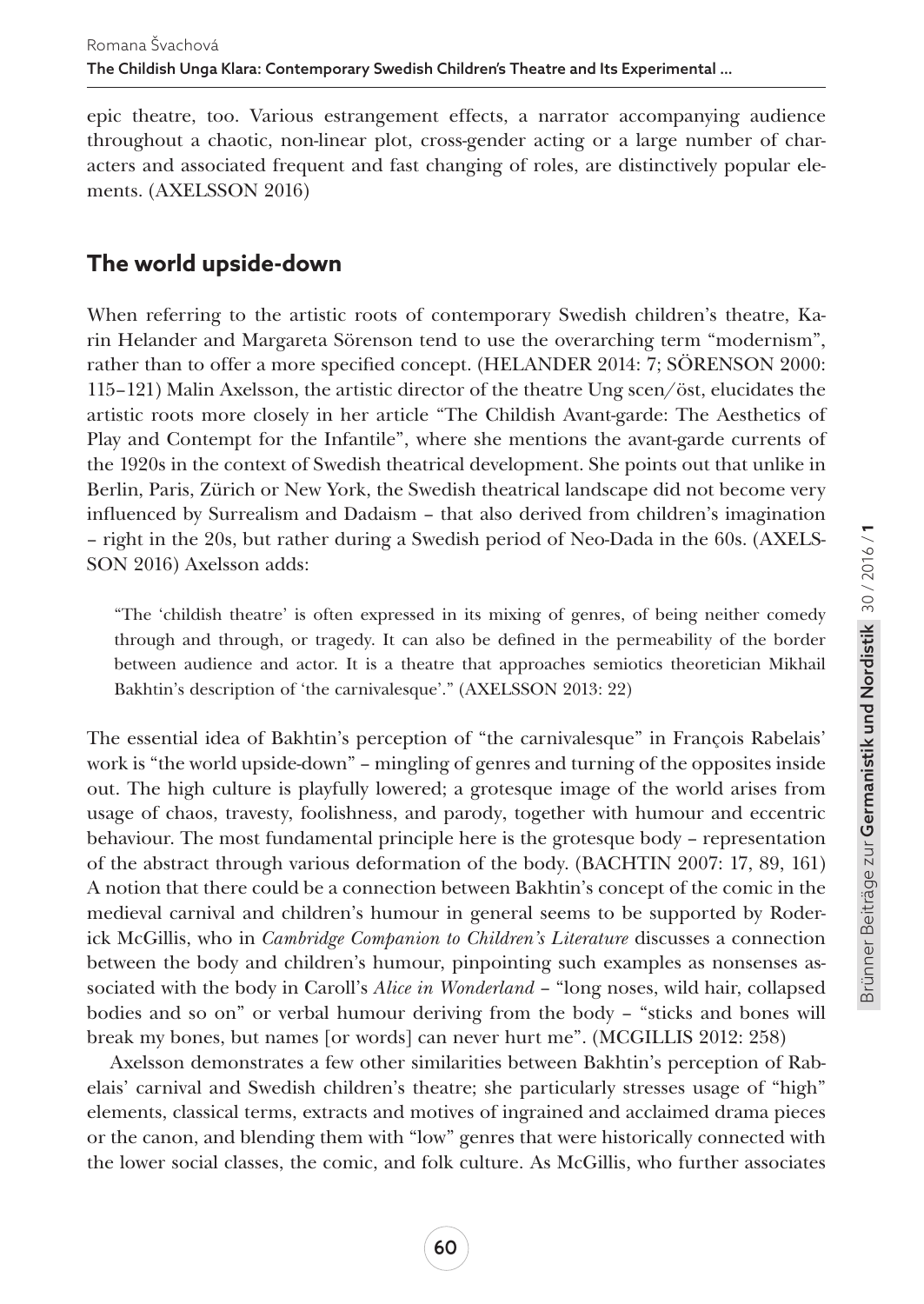children's humour with slapstick, caricature, parody, and the overall ridicule, the particular folk genres that Axelsson brings together with contemporary Swedish children's theatre are e.g. commedia dell'arte, freak show, stand-up comedy, musical, melodrama, cabaret, circus, slapstick or slam poetry; among dance styles she highlights disco-dance. (AXELSSON 2016)

## **The aesthetics of play**

Axelsson finishes her argumentation with a statement that the fundamental principal of the specific aesthetics of contemporary Swedish children's theatre, as a basis for all above described, is "the aesthetics of [a children's] play". She describes it further in these terms:

"We might describe the young proponents of the 'childish theatre' as being part of the 'play competent' generation, a generation that through society's investment in day care centres and children's culture has been encouraged to play. [...] The 'childish theatre' plays forbidden games. It parodies absurd reality. It goes even further by, through play, questioning what 'reality' is by manipulating the border between reality and fiction. One characteristic of play is that it is non-linear. Play is often chaotic, moving forward in one instant then suddenly veering off in another direction, getting caught up in a multitude of repetitions and then once again lurching forward, fastening in a new discovery or exploring new side-tracks. There is no steady forward progress." (AXELSSON 2013: 23–24)

Axelsson may have proceeded from the work of aforementioned Gunilla Lindqvist, who introduced the term "aesthetics of play" in her doctoral thesis in 1995, later described also in her Swedish article "Drama som lek – lekens estetik". Lindqvist uses this term in a drama pedagogical context, attempting to describe specific aesthetical aspects of improvisational play activities created by a children's collective. To a certain degree, Lindqvist's observations correspond with Axelsson's picture of contemporary Swedish children's theatre as well as with Osten's insights; after having read the work of Jon Roar Bjørkvold, Brian Sutton-Smith and Korney Chukovsky as well as finishing her own survey of children's collective activities, she summarizes a few aesthetical patterns of children's plays. She states that "the aesthetics of play" is characterized by its distinctive dynamics, where movement, music, rhythm, and language are as performative components put at the same level, producing a whole. She emphasizes the significance of improvisation as well as children's poetic and associative approach to language, understood here as a symbolist toy. She compares the aesthetics with e.g. jazz improvisations, where all the instruments can play various tunes or in various rhythms, creating rather a polyphony than a unified melody. (LINDQVIST 2000: 28–32)

Karin Helander states that "it is obvious that Swedish children's theatre is very influenced by aesthetic and ideological changes within the theatre for adult audience". (HELANDER 1998: 269) In 2013, Malin Axelsson goes even further and in her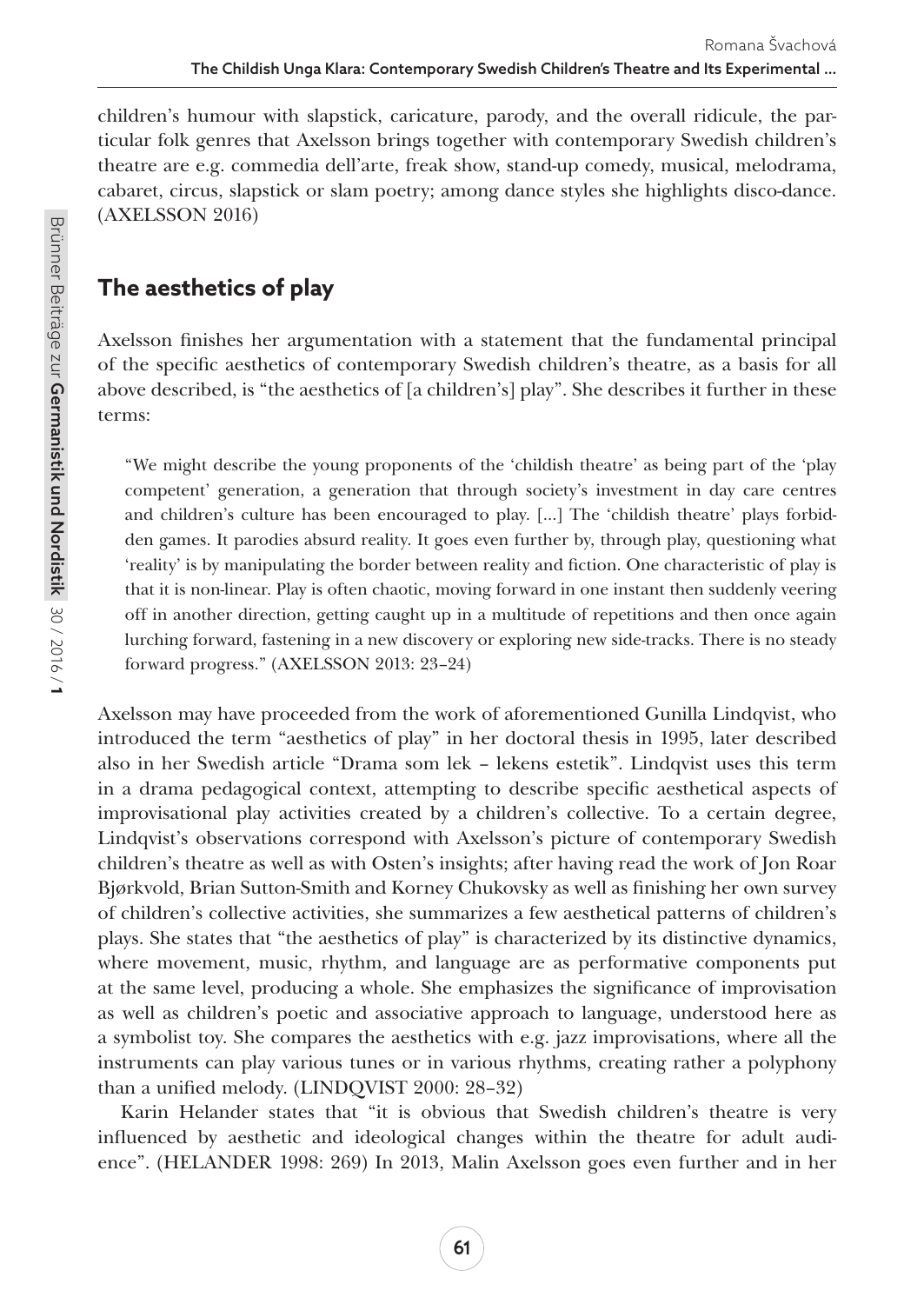aforementioned article doubts the very need of categorization of contemporary Swedish "children's" and "adult's" theatre. (AXELSSON 2013: 21–22) Both Helander and Axelsson stress the need of treating children's theatre in the same way as we do with the adult's – because as Helander adds, though "it is fairly certain that the child's reactions will differ from your own", this "does not prevent the child and the adult from meeting in common experiences and feelings". (HELANDER 1998: 270)

## **Works cited**

- AXELSSON, Malin (2013): 'The Childish Avant-garde. The Aesthetics of Play and Contempt for the Infantile'. In: News from Swedish Theatre: Young Audience 2013, pp. 21–24.
- AXELSSON, Malin (2016): 'Den barnsliga teatern om lekens estetik och föraktet för det barnsliga'. In: Malin Axelsson. http://www.malinaxelsson.se/articles/den-barnsliga-teatern (24. 4. 2016).
- ANDERSSON, Mattias (2000): 'K+M+R+L.' In: ANDERSSON, Mattias (et al.). Fem pjäser. Stockholm – Manifest, pp. 183–239.
- BACHTIN, Michail Michajlovič (2007): François Rabelais a lidová kultura středověku a renesance. Praha – Argo.
- BLACK, Suzanne (2011): 'Medea's Children. A cautionary tale for divorcing parents'. In: The List. http://edinburghfestival.list.co.uk/article/36773-medeas-children (4. 1. 2013).
- BÁRÁNY, Ann-Sofie (2008): Babydrama. Göteborg Kakusa böcker.
- BRUNIUS, Niklas (1967): 'Swedish Theatre'. In: BRUNIUS, Niklas (et al.). Swedish Theatre. Stockholm – Sveriges institute, pp. 11–56.
- ENGEL, Ann Mari (2013): 'Introduction'. In: News from Swedish Theatre: Young Audience: Young Audience 2013.
- HELANDER, Karin (1998): Från sagospel till barntragedi. Pedagogik, förströelse och konst i 1900-talets svenska barnteater. Stockholm – Carlsson bokförlag.
- HELANDER, Karin (2000): 'Svensk teater i historiskt perspektiv'. In: BENEDEK, Judit (ed.). Och nu då? Barnteatern inför 2000-talet. Stockholm – Statens kulturråd, pp. 8–57.
- HELANDER, Karin (2014): 'Konstnärlig barnteater en dialog om betydelsen av scenkonst för barn'. In: Barnekulturforskning i Norden – et nordisk tverrfaglig forskningsnettverk. http:// bin-norden.org/wp-content/uploads/2014/01/3-konf-Helander-Osten.pdf (22. 2. 2014).
- KÖPSEL, Linn (2013): 'Magiska rum. Om scenografins roll iscenkonstverk för barn och unga'. Digitala Vetenskapliga Arkivet. http://www.diva-portal.org/smash/get/diva2:646132/FULL-TEXT01.pdf (1. 3 2014).
- KYSELOVÁ, Eva (2011): 'Vlna. A po nej čo?' In: Tvořivá dramatika 63.2, pp. 52.
- LIDÉN, Ellinor (2013): 'Rörlighet och rörelser i en barnteater'. In: Linköping University. Linköping University Electronic Press. http://www.ep.liu.se/ecp/095/008/ecp13095008.pdf (20. 5. 2016).
- LINDQVIST, Gunilla (1995): 'The Aesthetics of Play: A Didactic Study of Play and Culture in Preschools.' In: ERIC. Institute of Educational Sciences. http://files.eric.ed.gov/fulltext/ ED396824.pdf (27. 3. 2014).
- LINDQVIST, Gunilla (2000): 'Drama som lek lekens estetik'. In: HELANDER, Karin (ed.). Barn, teater, drama. Stockholm – Centrum för barnkulturforskning vid Stockholms universitet, pp. 25–38.
- LINDVÅG, Anita (1995): Möte med barnteatern. Stockholm : Liber utbildning.